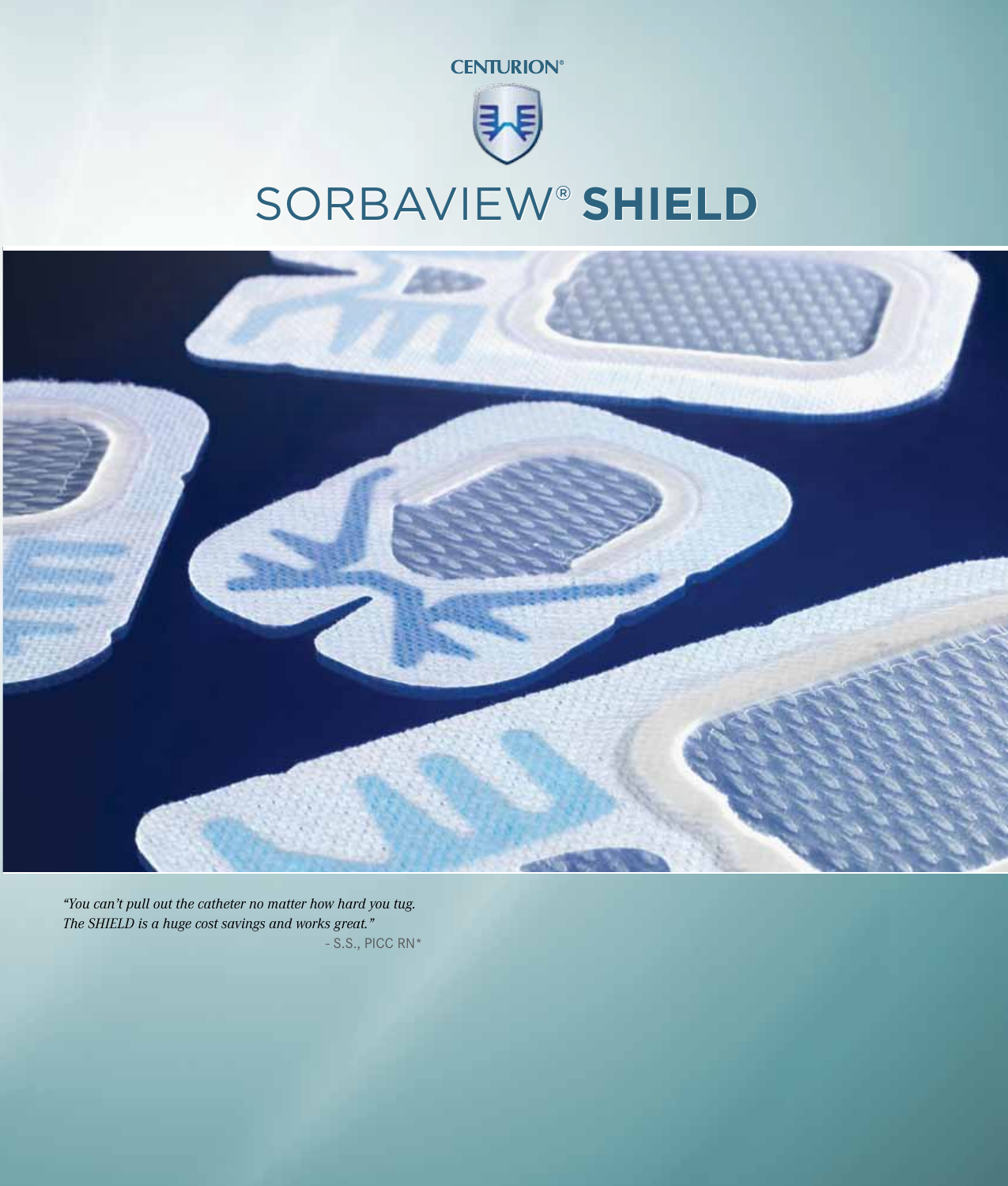# SORBAVIEW® SHIELD

9 VECTOR<br>FORCE TU

### **A one-step catheter securement system that combines the features and benefits of a SorbaView Dressing with SHIELD Technology.**

Centurion is inspired by real-world insight in the development of products that improve patient care. We work directly with doctors and nurses to understand their needs and produce products that meet their specific performance requirements. SorbaView SHIELD is a direct result of these relationships.

The SHIELD is a combination of our industry-leading SorbaView Dressing line and SHIELD Technology. **Our dressings go on easier and wear longer** than other dressings, resulting in fewer and faster changes. SorbaView's patented design wicks away excess moisture and "breathes" like skin, while protecting patients by keeping out bacteria. This helps lower the risk of catheter-related bloodstream infections (CRBSI) associated with central lines.

**1**

**<sup>7</sup> <sup>9</sup>**

**3**

**8**

**4**

**5**

**2**

**6**

SHIELD TECHNOLOGY

**Manufactured stabilization device built into a SorbaView Dressing that can withstand a 9-Vector Force Tug, preventing catheter movement and dislodgement**.

### **SHIELD Technology guards the catheter from aggressive movements**

and eliminates the need for a secondary securement device. With the addition of SHIELD Technology, dressings stay on and catheters stay put. By keeping the catheter in place, the risk of complications such as dislodgement, phlebitis, thrombosis and infiltration is dramatically reduced in IVs.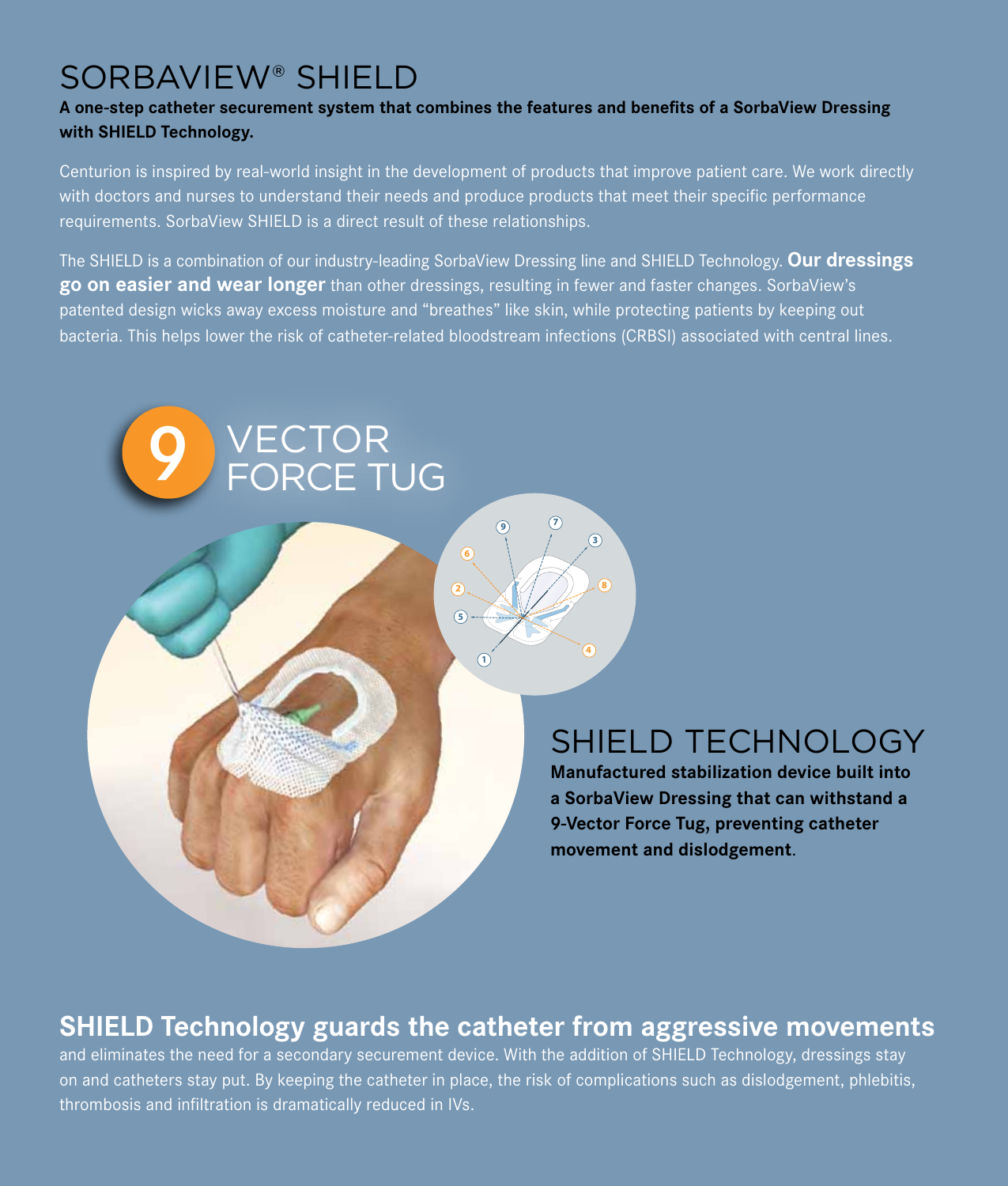### With the SHIELD, Centurion has created **the ultimate catheter securement solution.**

Our premium-quality window dressing combined with SHIELD Technology results in a manufactured stabilization device that prevents catheter movement and dislodgement, while creating an incredibly strong barrier that protects the insertion site. Marrying these defensive features together into a one-step catheter securement system results in better patient care and lower costs.



*"We switched to the SorbaView in January. It is performing extremely well. The securement feature is great. We are also finding that the dressing adherances last the full 7 days, decreasing our premature dressing changes. Our staff loves the dressings ... there are NO complaints!"* - Donna S., IV Therapy Coordinator\*

- SorbaView SHIELD is founded on the solid 17-year successful history of the SorbaView product line.
- SorbaView Evidence Based Nursing data has been featured in several studies and published articles in Nursing Journals.†
- The SHIELD is manufactured in accordance with FDA regulations and meets the Infusion Nurses Society (INS) recommendations for manufactured stabilization devices.††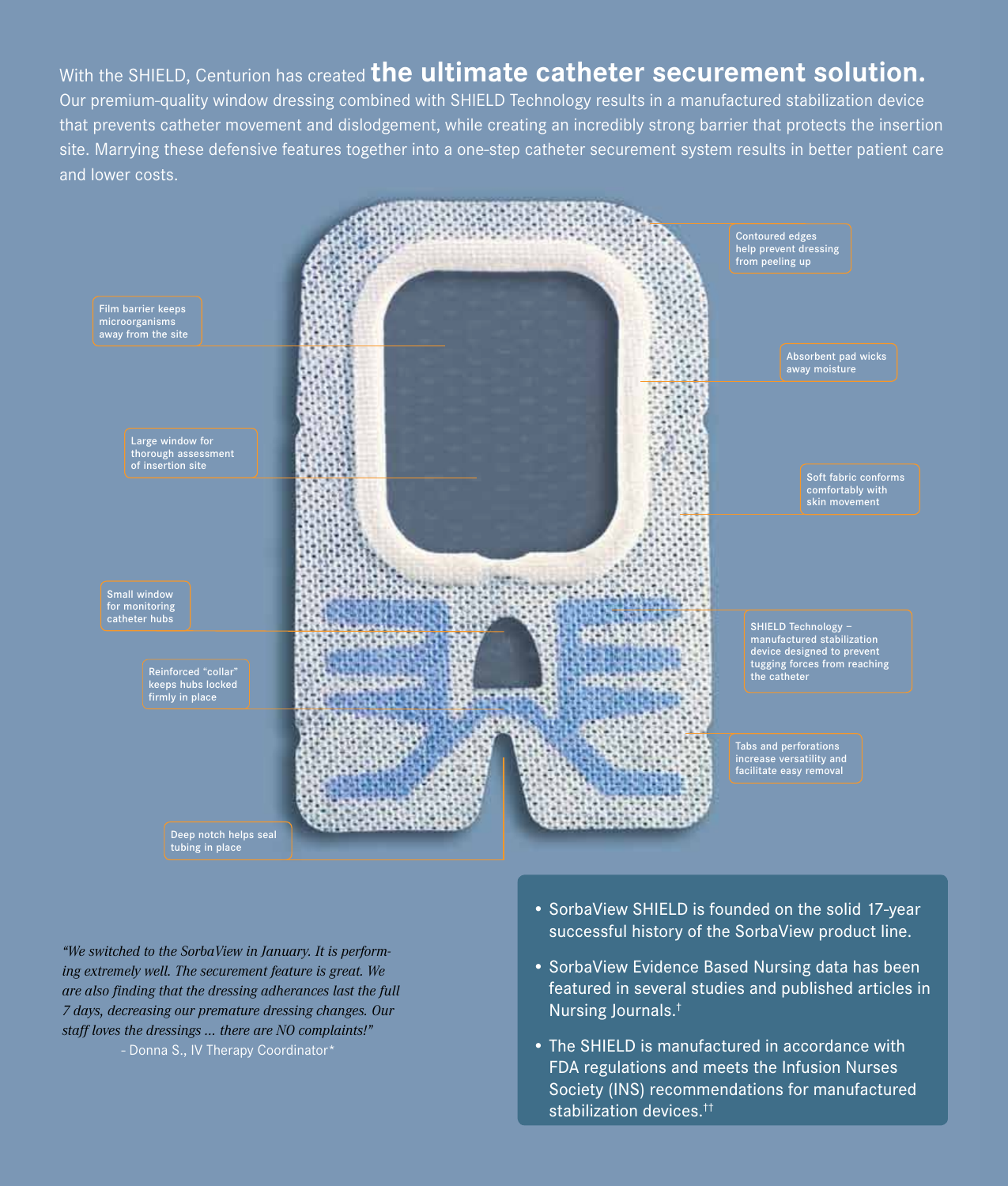

**LARGE MEDIUM**

SUPERIOR PERFORMANCE BY DESIGN DISCOVER THE BENEFITS OF THE CENTURION SORBAVIEW® SHIELD PRODUCT LINE

#### CAREGIVER BENEFITS

- SHIELD Technology provides effective catheter securement as part of the normal dressing procedure – no extra steps or extra time needed
- Easy to apply  $-$  won't stick to itself during application
- Combining two products into one makes application faster and easier than with two separate products
- IV lines stay put, even when patients are transferred between hospital departments, saving caregivers time by reducing the number of unscheduled restarts
- 7-day wear time means fewer dressing changes on central lines
- Available in multiple sizes to fit any vascular access site

#### HOSPITAL BENEFITS

- Establishes a standard of care and eliminates inconsistent methods of securement
- Wear time of 7 days meets the demands of hospital protocols for central lines and results in fewer dressing changes and reduced labor costs
- Provides proven bacterial protection, lowering the risk of contracting a hospital-acquired infection (HAI)
- Prevents catheter movement, so the risk of an IV complication, such as dislodgement, phlebitis, thrombosis or infiltration – is dramatically decreased
- Using one product instead of two lowers costs
- Available in individual sterile packages or in custom procedure trays for ordering convenience

#### PATIENT BENEFITS

- Prevents catheter movement and dislodgement, increasing patient comfort
- Latex free, non-sensitizing adhesive makes the SHIELD comfortable for patients to wear
- Provides protection against bacteria, lowering the risk of contracting an HAI
- Offers a positive patient experience by lowering the number of times the site is disturbed

*"I recently had an opportunity to try the SorbaView SHIELD on a patient that was having a problem with tape/Tegaderm™ skin irritation. We applied the product, and the patient, who was a nurse, loved it and her skin tolerated it well. She has been using it for close to a month now with no issues. The patient also commented that it was much more comfortable and softer feeling than the Tegaderm."* - T.B., Infusion Support Nurse\*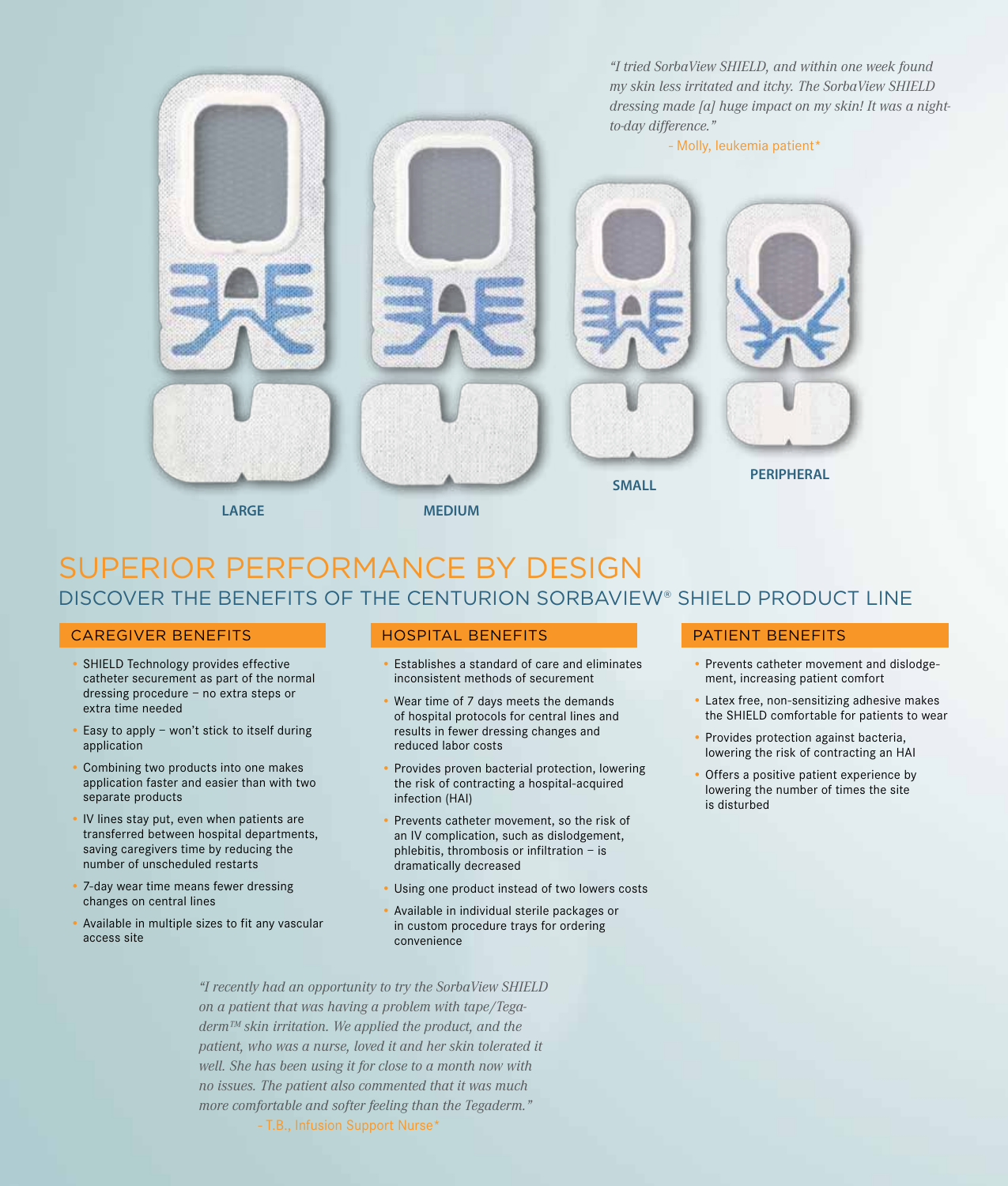# UNIVERSAL APPLICATIONS



Arterial (SV254UDT)



Subclavian (SV254AFXT)



Jugular (SV353AFXT)



PICC (SV37UDT)



Pediatric Subclavian (SV254UDT)



Femoral (SV37UDT)



Pediatric PICC **Implanted Port** Epidural (SV37UDT)

*"I can't tell you how happy I am with these dressings! Thanks."* - Chris, RN\*



(SV254UDT)



Implanted Port (SV254UDT)



# NEW SIZE DESIGNED FOR PERIPHERAL APPLICATIONS

### WORKS WITH MULTIPLE PERIPHERAL CATHETER TYPES







Peripheral (SV233UDT)